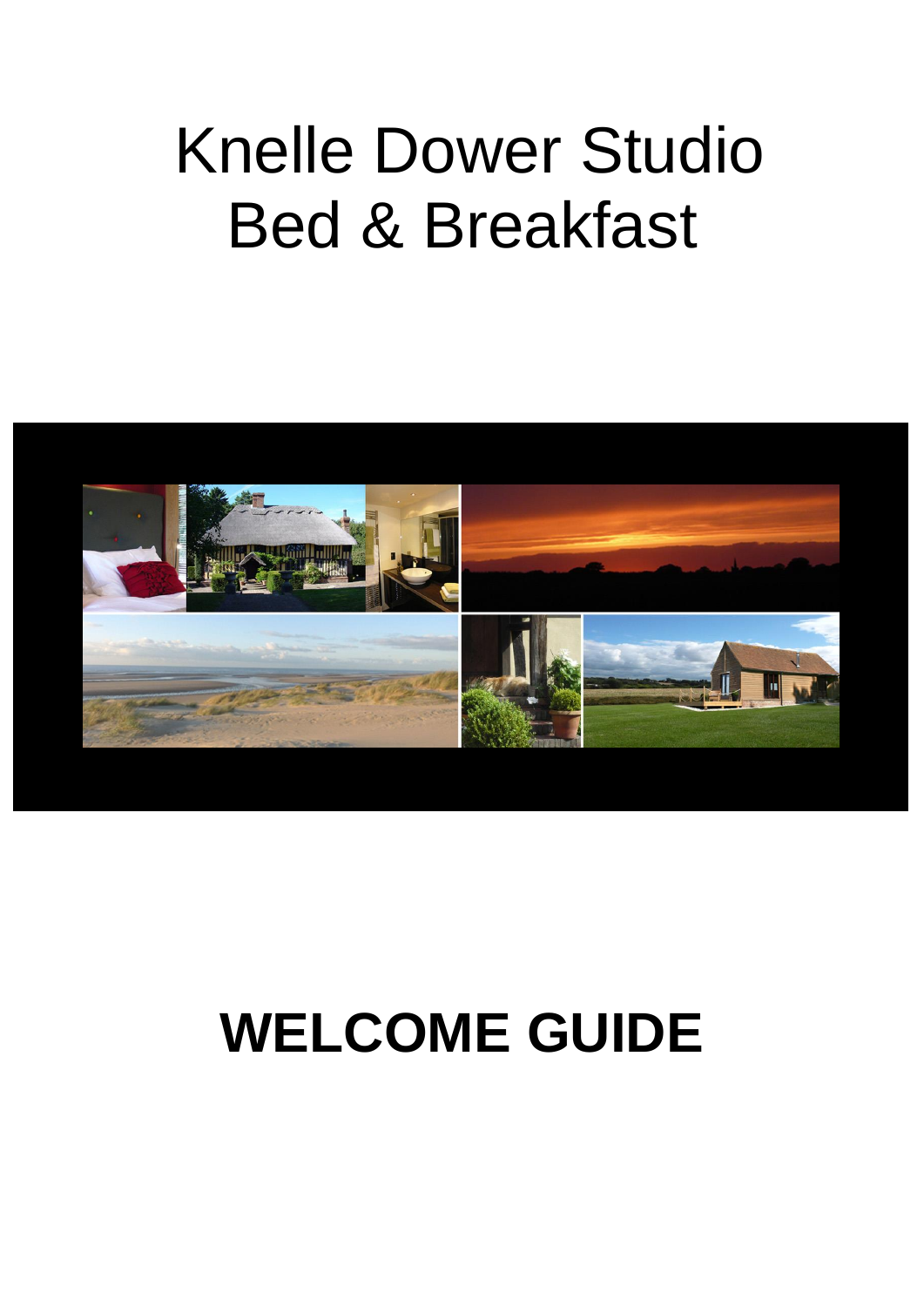

**Knelle Dower Studio B&B Rye Road Northiam East Sussex TN31 6NJ**

Thank you for your reservation.

We are very much looking forward to welcoming you to the Studio at Knelle Dower.

We have always sent out a local restaurant list and provided a folder of local attractions in the Studio for our guests. However, so many of you mentioned that they wished they had known about the many things to see and do here in advance, when planning their visit.

So here it is the Knelle Dower Studio Welcome Guide, which we hope will help you to make the most of your time in this wonderful part of England.

Stayed with us before ? Look out for the latest additions



If you haven't confirmed your arrival time at the time of booking please advise us prior to arrival so we can arrange our afternoon or evening accordingly. You can text us on **0791 805 5327** or email [knelledower@btconnect.com](mailto:knelledower@btconnect.com) We do appreciate it !

Best wishes

Bettina & Jonathan Wells







Knelle Dower Studio Welcome Guide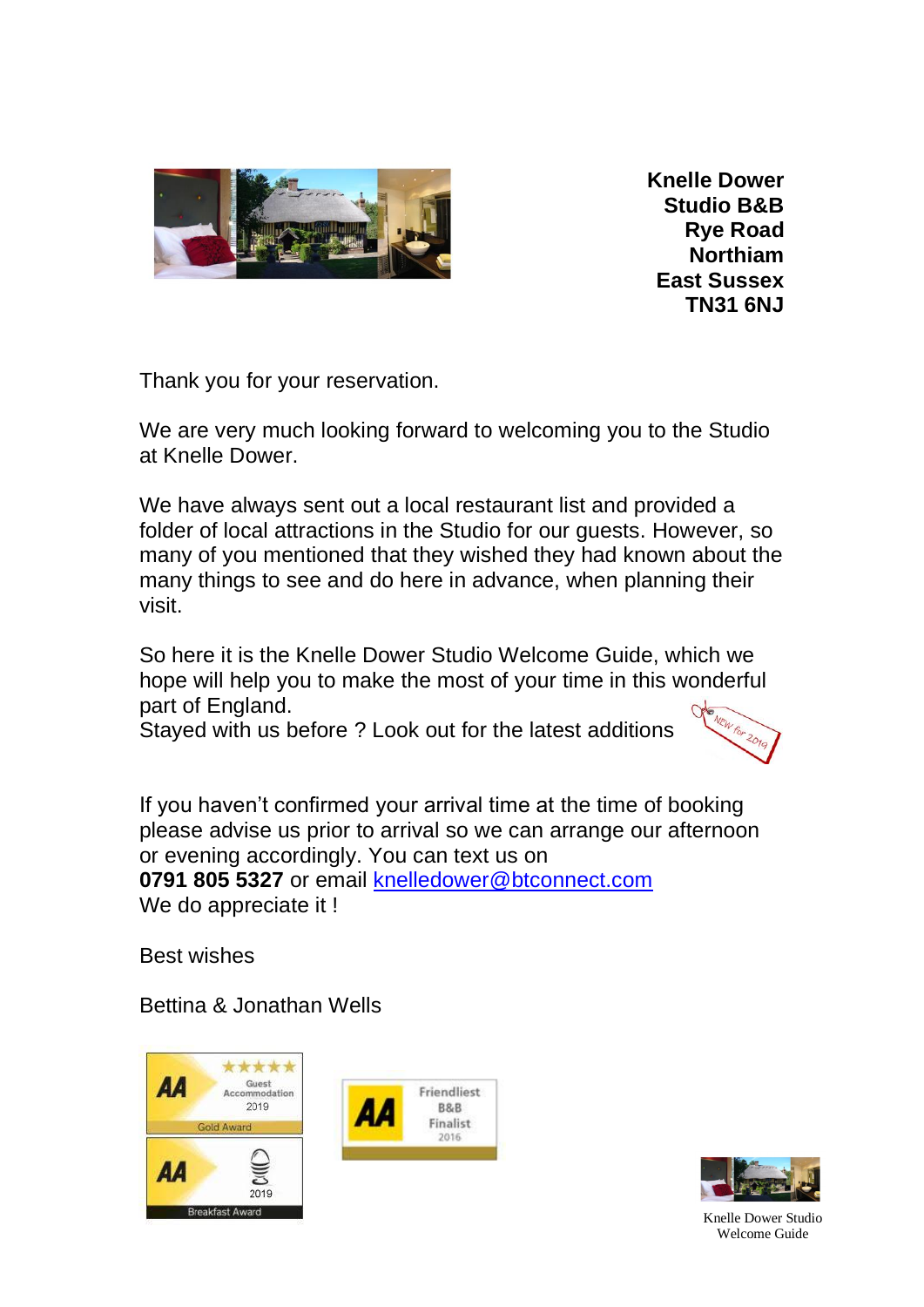#### **Check in and Check out :**

Check in is at 4pm and Check out is at 10:30am. Get in touch if you would like to arrive a bit earlier and we will see what we can do. If you want to arrive later in the evening, no problem but do let us know in advance.

#### **How to find us :**

**From London:** on the M25 take the signs for the A21 to Hastings. Follow the A21 until you reach traffic lights and crossroads at Flimwell. Turn left onto the A268 towards Hawkhurst. Go through Hawkhurst and Sandhurst. Continue straight onto the A28 to Northiam. Go all the way through Northiam until you reach the Primary School on your right, almost directly opposite turn onto the B2088 to Rye. Continue around two sharp bends. The entrance to our drive will be found on your left between 'Talisman' and 'Boundary House'.

**From Dover:** on the M20 take the signs for the A28 ( exit 9 ) to Ashford. Follow the A28, which will take you through Ashford, Bethersden, Tenterden and Rolvenden after which you will come to a T-junction with the A268. Turn left towards Newenden and Northiam. Go all the way through Northiam until you reach the Primary School on your right, almost directly opposite turn onto the B2088 to Rye. Continue around two sharp bends. The entrance to our drive will be found on your left between 'Talisman' and 'Boundary House'.

#### **Delayed arrival : text us 0791 8055327 or call 01797 253163**

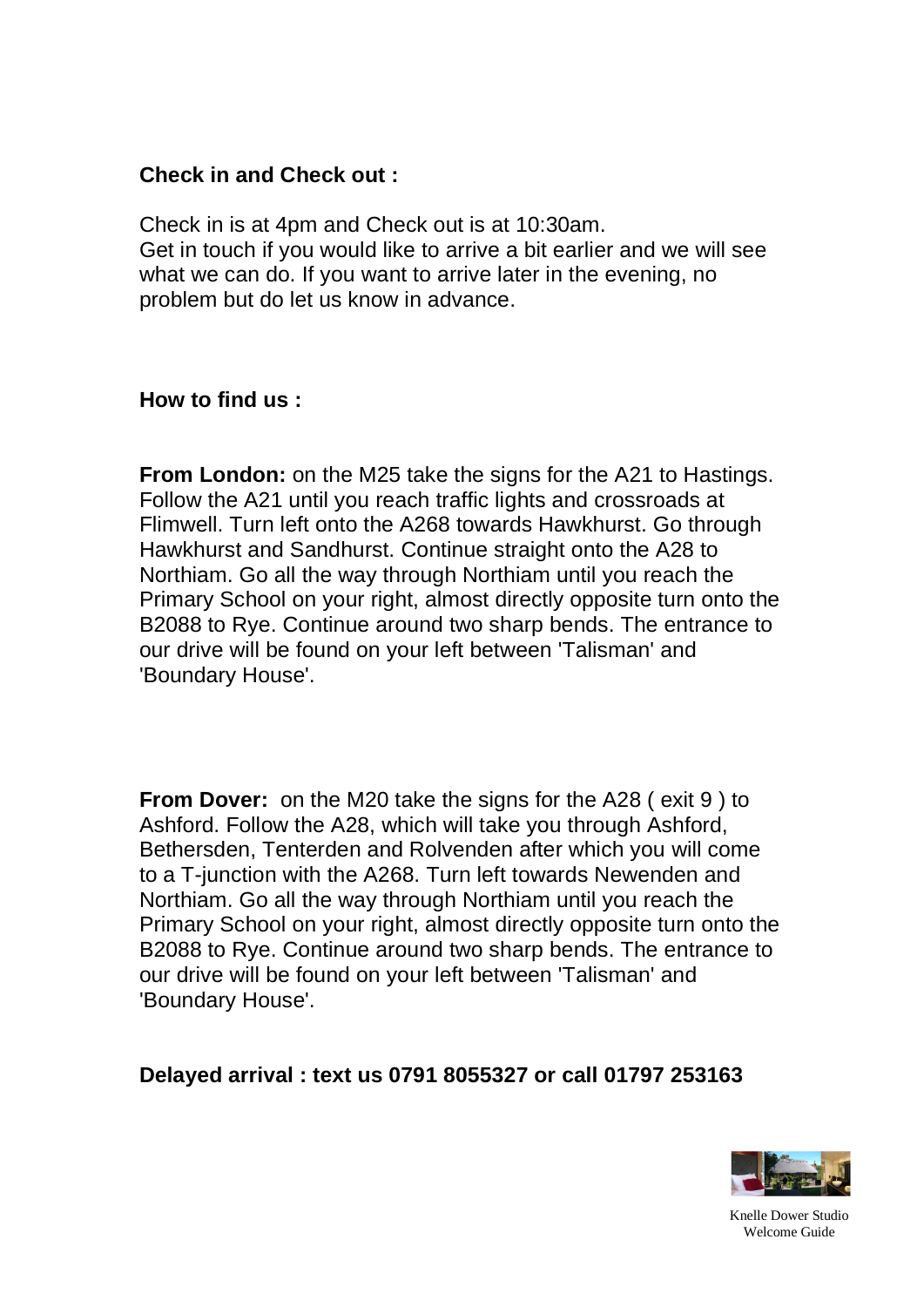# **Map to Knelle Dower :**



**FOR AS** LO Knelle Dower Studio Welcome Guide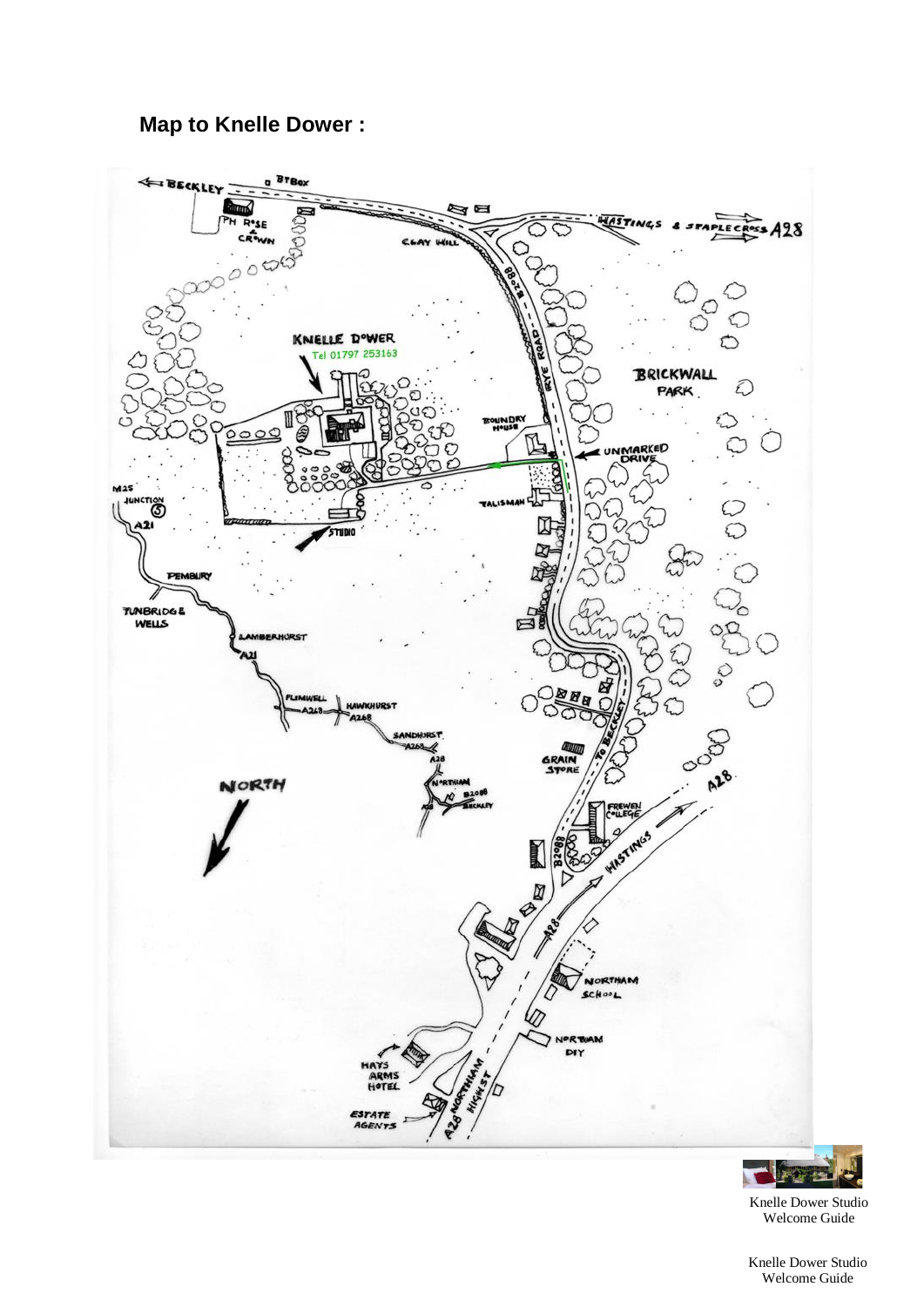# **Restaurants and Good Pubs**

**For dinner on a Friday and Saturday night or Sunday lunch we strongly recommend that you make a reservation in advance. Most good restaurants or pubs will not have tables available at short notice in the peak season.**

## **Sahebs – Station Road Northiam 01797 253 336**

If you like Indian cuisine and don't want to venture far, why not visit Sahebs a favourite with our guests this year. The food is full of flavour but not over spiced and beautifully presented. The staff is friendly and attentive - well worth a visit.

## **The Mermaid Inn, Rye 01797 223065**

NEW for 2019 The 600-year-old Mermaid Inn is a truly unique historic building, steeped in hundreds of years of smuggling history and its very own ghost ( apparently !) The restaurant made it back into our guide thanks to the arrival of Head Chef Ben Fisher who is very focused on using quality, seasonal, local ingredients and cooking them perfectly. Drawing on his many years of experience in Michelin stared restaurant all over the country. Great place for a special occasion.

# **The George, Rye 01797 224065**

Recommended by guests rather than us as the service can let it down at times. "The menu has Mediterranean influences and food is presented simply with slavish respect for fresh and seasonal ingredients, sourced from the local farms of Kent and Sussex. The bar offers a large range of wine by the glass, including those from vineyards in East Sussex and Kent and a good selection of beers"

# **Webbes at the Fish Cafe, Rye. 01797 222226**

The second restaurant of Paul and Rebecca Webbe. Specialising in seafood. Located in an old warehouse with a bistro feel. The menu changes daily using fish from the local Rye fisheries.

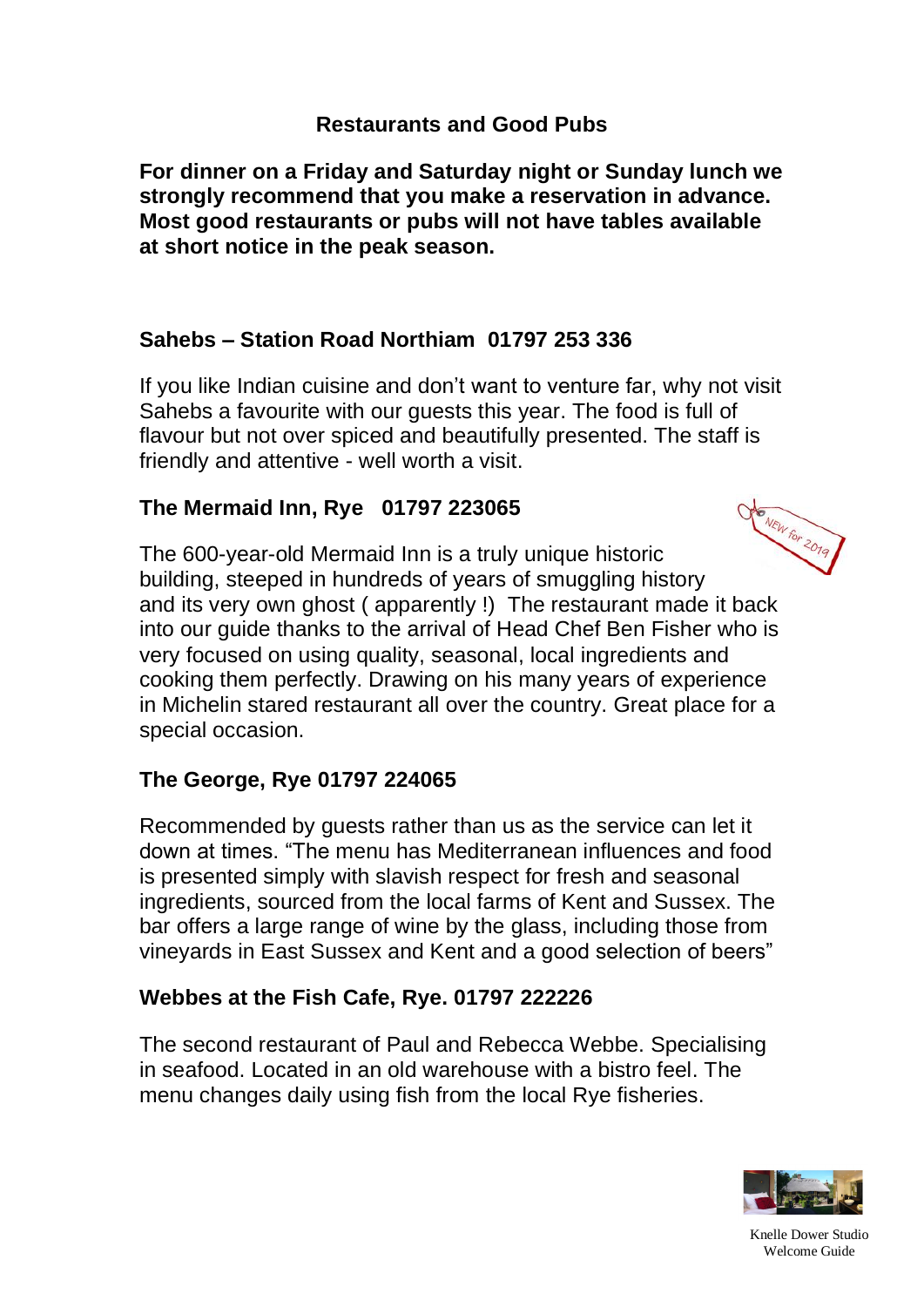# **Landgate Bistro, Rye. 01797 222829**

The immensely likeable Landgate Bistro has established a reputation for honest, classy found based around local ingredients. One of our favourites.

# **Simply Italian, Rye 01797 226024**

The Rye branch of Simply Italian is a real party place. Whenever we go it always seems to be really busy, noisy and fun. Pizza and pasta mainly, but some good chicken and fish dishes are always on the special menu. Portion size is good, overall good value for money and as it says, 'simply Italian'.

# **The Swan, Chapel Down Vineyard, Smallhythe 01580 761616**

The Swan Collection was founded in 1999 and its first site in West Malling in 2000 and the second site at Shakespeare's Globe Theatre followed in 2007. Now since 2012 also at Chapel Down Vineyard near Tenterden.. http://www.loveswan.co.uk/chapeldown

# **The Wild Mushroom Westfield 01424 751137**

The Wild Mushroom Restaurant , set in a converted Sussex Farmhouse, opened in 1998 under the ownership of Paul and Rebecca Webbe, who have since opened 2 further restaurants in Rye and Hastings. The menus reflect British style cuisine at a high standard with seasonal produce grown and reared by local farmers

# **Webbes, Rock-a-Nore, Hastings 01424 721650**

Set in an enviable location opposite the net huts and boats of the historic fishing quarter. A tempting taster menu allows you to try a variety of exciting dishes.

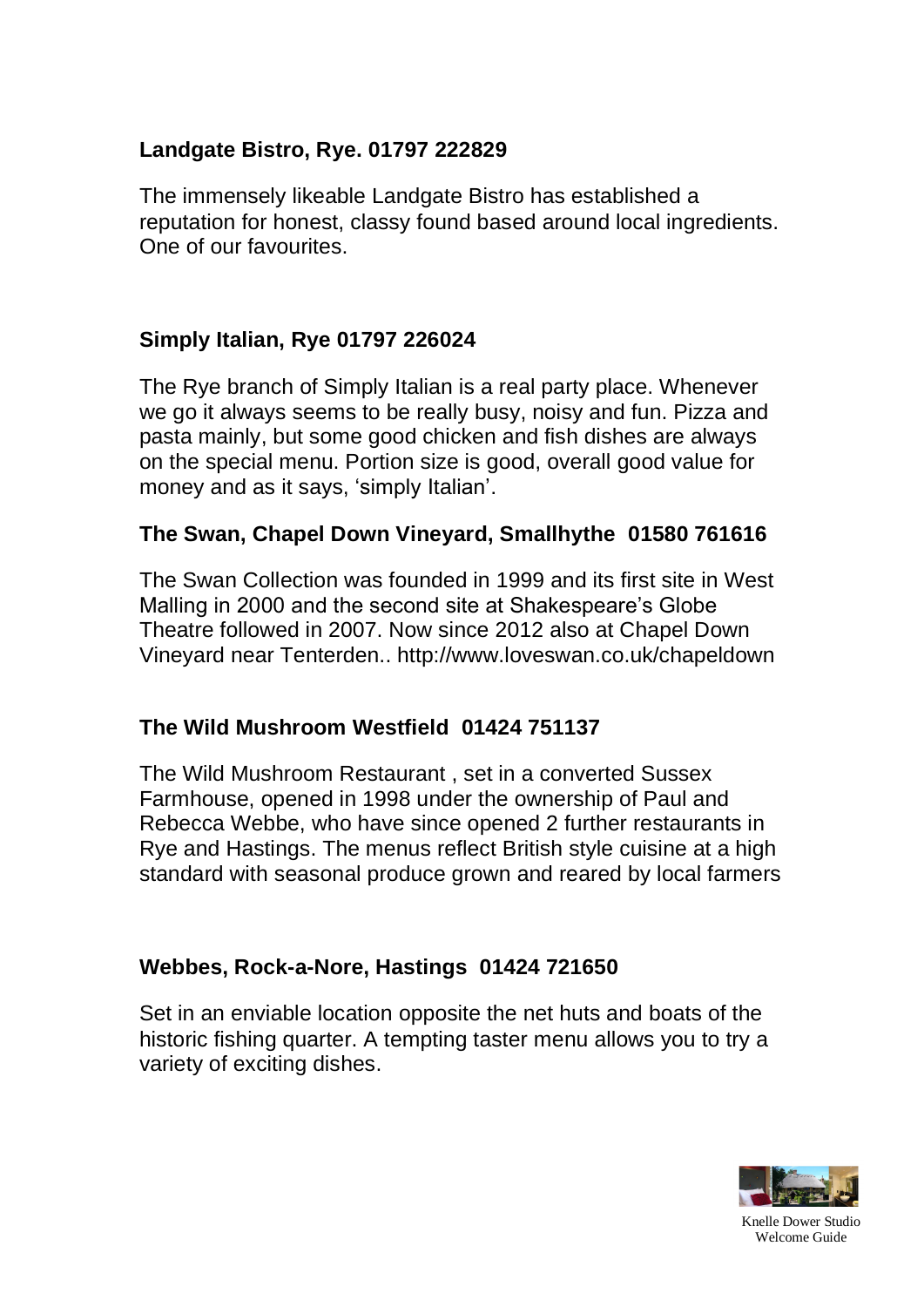# **The Great House , Hawkhurst 01580 753119**

Our favourite and always reliable country pub.

This 16th century inn set in the heart of the Kentish weald just oozes character and history, with its wealth of exposed beams and a magnificent orangery overlooking the private garden. The Mediterranean style stone terrace is the ideal place to enjoy summer evenings. Serving traditional English cuisine, regional French brasserie style cuisine created by our French chef as well as local seasonal game. Details of 10 local walks are available, a perfect place to start or finish a walk through the countryside.

# **The Standard Inn, Rye**

NEW For 2019 The most popular pub in Rye, after a full renovation which exposed many original features The Standard has the kind of feel and atmosphere you would expect of a traditional pub. The food is reliable and of tasty. No frills, order at the bar, blissfully easy going. We often go just for a simple bar snack after a walk on Camber beach.

The Standard does not take reservations !

# **The Bell Aparently, Ticehurst 01580 200234**

The Bar and restaurant have been given an amazing makeover to make this a pub of great character. The Bell offers a modern British menu. Wonderful Pub with great atmosphere and locally sourced food!

# **The Pilot, Dungeness 01797 320314**

A stone's throw from the sea and world famous for its fish and chips and only fish and chips ! Regular special nights such as scallop evenings in February.

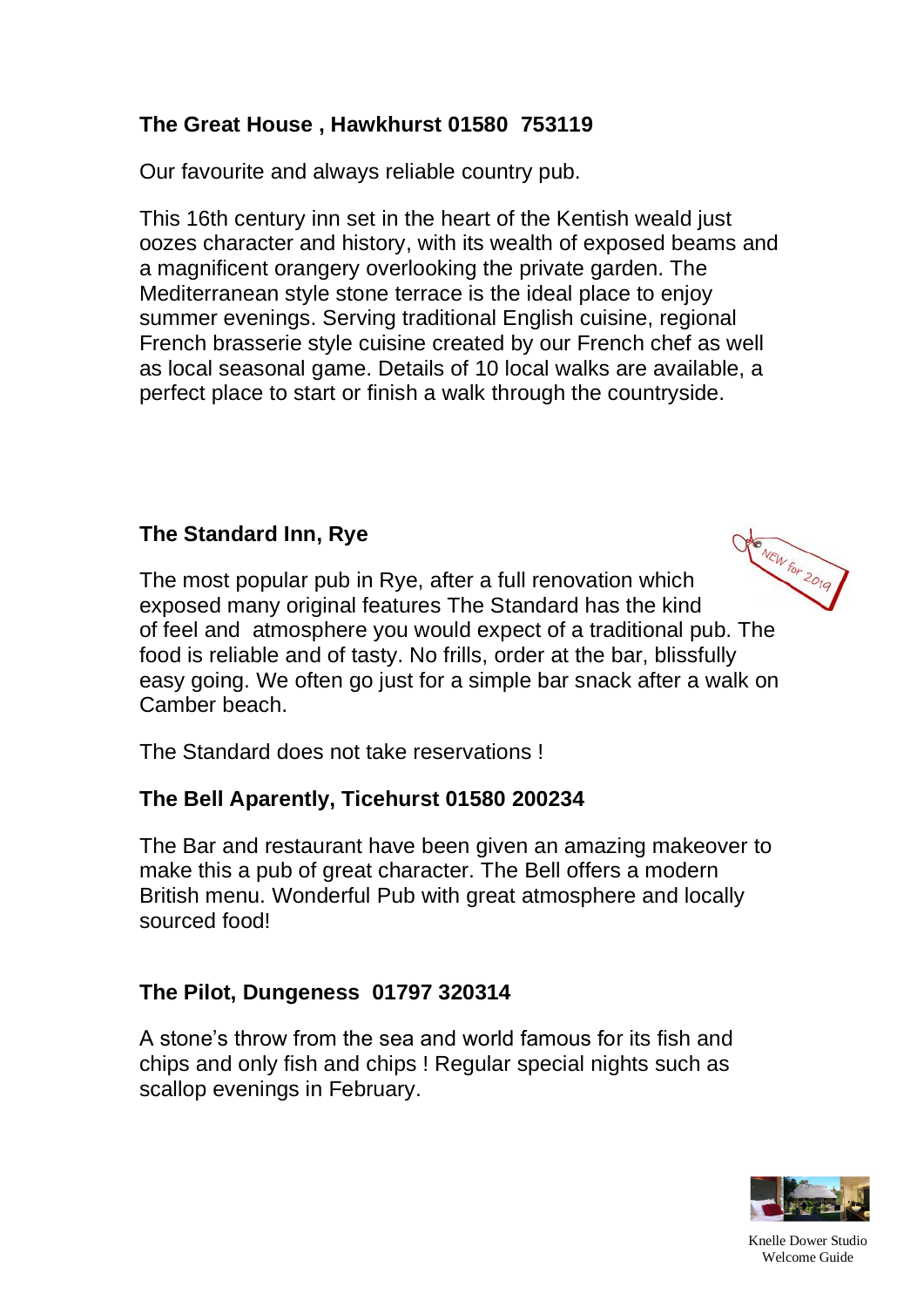# **The Milk House , Sissinghurst 01580 720200**

Recently refurbished to a high standard this pub boasts a lively atmosphere. A gastro pub menu using quality, local produce to create an 'unfussy' classic bar menu. The restaurant menu is more adventurous and creative but equally as good. Quickly becoming a local favourite ! A perfect place to combine with a visit to Sissinghurst Castle Gardens.

#### **The Fig , Rye**

The Fig is an independent cafe serving fresh, healthy food and locally roasted coffee in a relaxed, contemporary environment.

The menu is based on healthy eating, using quality local ingredients and there is always a vegan cake on offer. Perfect for lunch on a day sightseeing or shopping in Rye.

The Fig does not take reservations !

#### **Tuscan Rye, (formerly Tuscan Kitchen)**

Tucked away on Lion Street leading up to St Mary the Virgin parish church, Tuscan Rye is established as one of the town's hidden culinary locale serving authentic Tuscan regional dishes. Owners Franco and Jen returned from Italy and repurchased their former restaurant much to the delight and nostalgia of local residents and loyal customers. Always busy, reservations are absolutely essential ideally 3-4 weeks in advance.



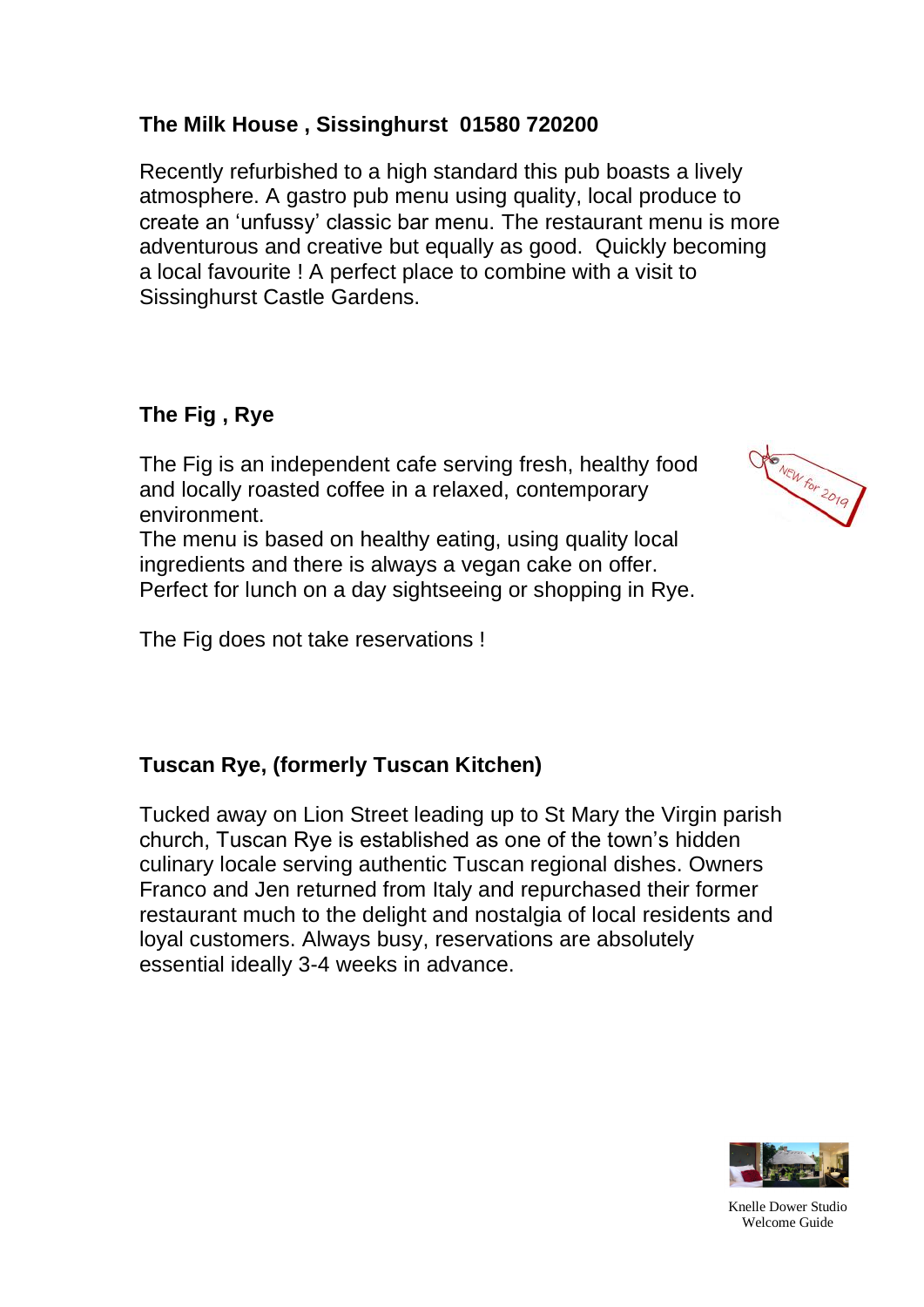# **Local Beaches**

We spend a lot of time on the local beaches, nowadays mainly in the winter walking the dog, but when the children were smaller it was a regular destination in the summer too. They are very special places with lovely sunsets and should be on your to-do list.

#### **Camber Sands :**

(About a 15-minute drive) Camber Sands is one of the most beautiful beaches on the south coast. 3 miles of vast sandy beach, with wind swept dunes together with a diverse nature reserve. When the tide is out the beach seems to go on forever.



#### **Winchelsea Beach :**

(About a 15-miunte drive) Winchelsea Beach, a shingle beach but at low tide a large area of sand is exposed creating a firm base to walk on. Winchelsea is the more dramatic of the two beaches framed by picturesque sandstone cliffs and a photographers dream.





Knelle Dower Studio Welcome Guide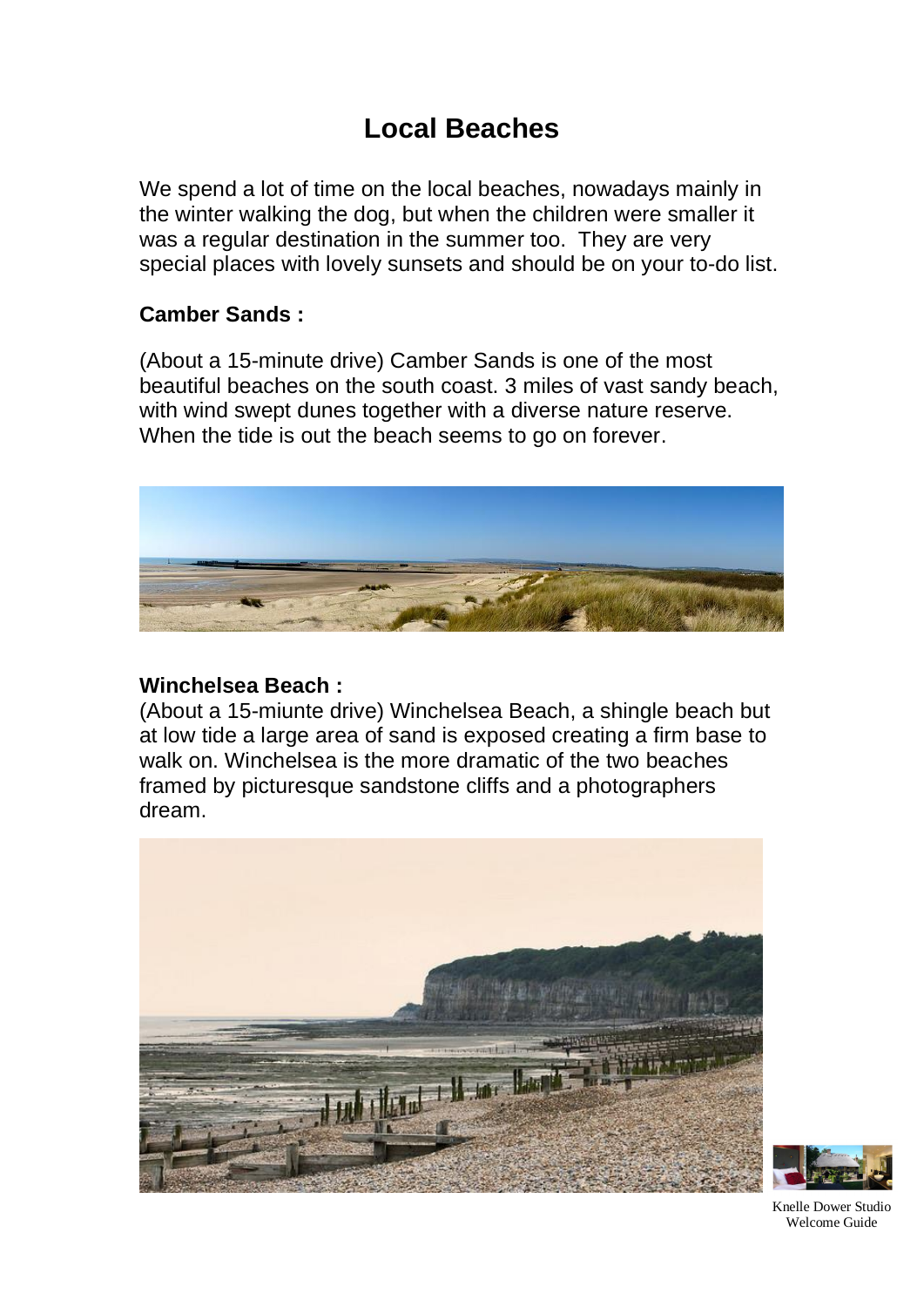# **Good places to Shop**

**Rye,** an ancient Cinque Port and one of the best preserved medieval towns in England, Rye is home to enchanting cobbled streets, medieval houses and the impressive Norman church of St Mary's, a rich selection of specialist shops, arts and crafts galleries and bric a brac shops, a truly great place for browsing and shopping.

**Tenterden**, has a broad High Street lined with Trees, Shops and dwellings nearly all with their original facades dating from Elizabethan to Georgian times. Tenterden is an associate member of the Cinque Ports, a confederation of Southern towns who organised themselves into a navy, to defend themselves against invaders from the continent.

The town boasts a vibrant High Street and adjoining lanes full of unusual shops, a Waitrose supermarket and a regular farmers market on Fridays. Apart from the few high street regulars, Tenterden enjoys many independent shops selling a variety of products ranging from fashion, to jewellery and stylish accessories for homes and gardens.

**Cranbrook**, sometimes called the Capital of the Kentish Weald, looks and feels much as it has done for centuries: a peaceful small town of weather boarded houses, surrounded by orchards and farmland. Cranbrook has a great deal to offer the visitor. The narrow medieval streets are lined with pretty old houses, every one different from its neighbour. There is a wide range of interesting and diverse shops and some great delis and coffee shops.

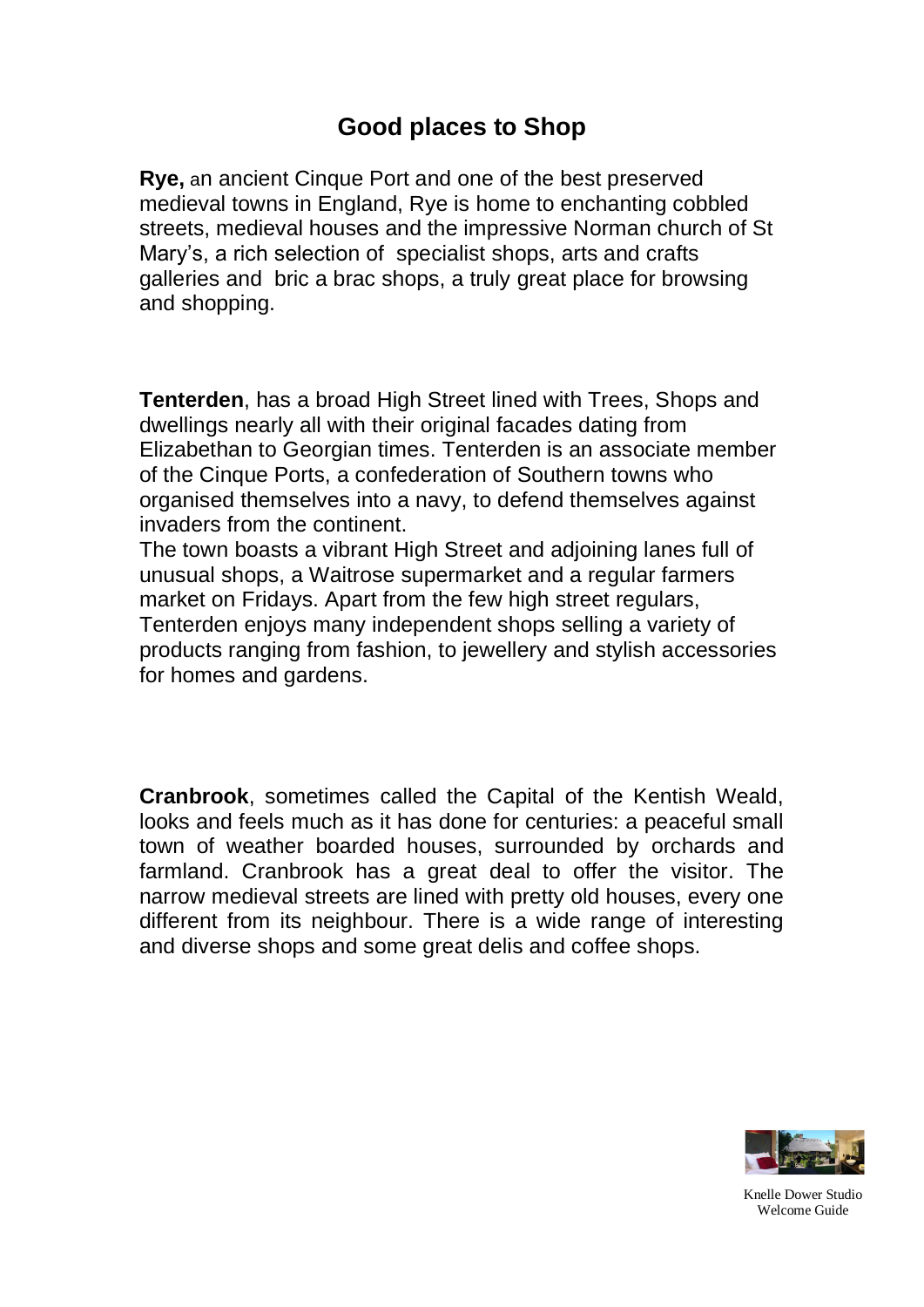# **Gardens**

A stay to this part of East Sussex and neighbouring Kent would not be complete without visiting some of its famous gardens. Eve if you know nothing about serious gardening you can't help being impressed by their beauty and heritage.

The three obvious ones are listed below but there are many more, smaller and very individual gardens well worth a visit. The Kent and East Sussex National Gardens Scheme is in the Studio for your convenience.

**Great Dixter**, Northiam, was the family home of gardener and gardening writer Christopher Lloyd – it was the focus of his energy and enthusiasm and fuelled over 40 years of creating a garden which is unrivalled in style and horticultural extravagance. Now under the stewardship of Fergus Garrett and the Great Dixter Charitable Trust, Great Dixter is a historic house, a garden, a centre of education, and a place of pilgrimage for horticulturists from across the world.



Great Dixter can be reached from the Studio via the Sussex Border Path, a 45-minutes to 1-hour walk across fields and meadows. A fantastic way to discover Dixter set in its local surroundings.

[Great Dixter House & Garden](http://www.greatdixter.co.uk/)

![](_page_10_Picture_7.jpeg)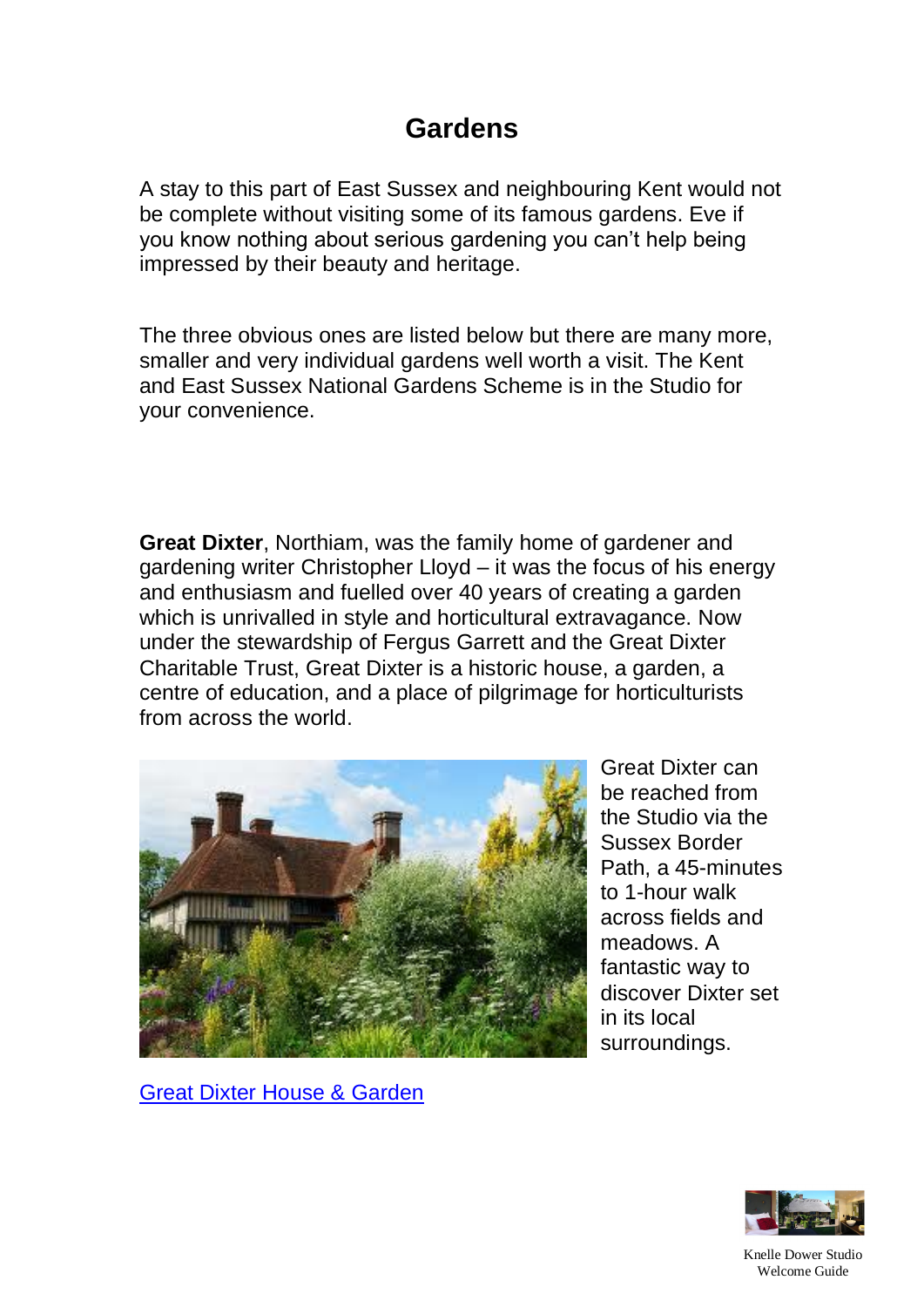**Sissinghurst,** (25 minutes away) gained international fame in the 1930s, when Vita Sackville-West and Harold Nicolson created this magnificent garden. The garden is a riot of colour throughout the year. Divided into small garden rooms, each is very distinctive from the others. Don't miss the famous white garden and Vita's beloved rose garden.

![](_page_11_Picture_1.jpeg)

[Sissinghurst](http://www.nationaltrust.org.uk/w-sissinghurstcastlegarden) Garden

Surrounding the garden is wonderful open countryside and dense woodland, perfect for strolling, picnicking and walking. There are some fascinating ancient trees and some of Kent's most wonderful native wildlife to spot.

**Pashley Manor Gardens** (20 minutes away) offers a sumptuous blend of romantic landscaping, imaginative plantings and fine old trees, fountains, springs and large ponds.

![](_page_11_Picture_5.jpeg)

Whatever month you choose to visit there is something to delight the senses. Events include: Tulip Festival, Plant Fair, Sculpture in Particular, Special Rose Weekend, Kitchen Garden Weekend June and Lily Time.

[Pashley Manor Garden](http://www.pashleymanorgardens.com/)

![](_page_11_Picture_8.jpeg)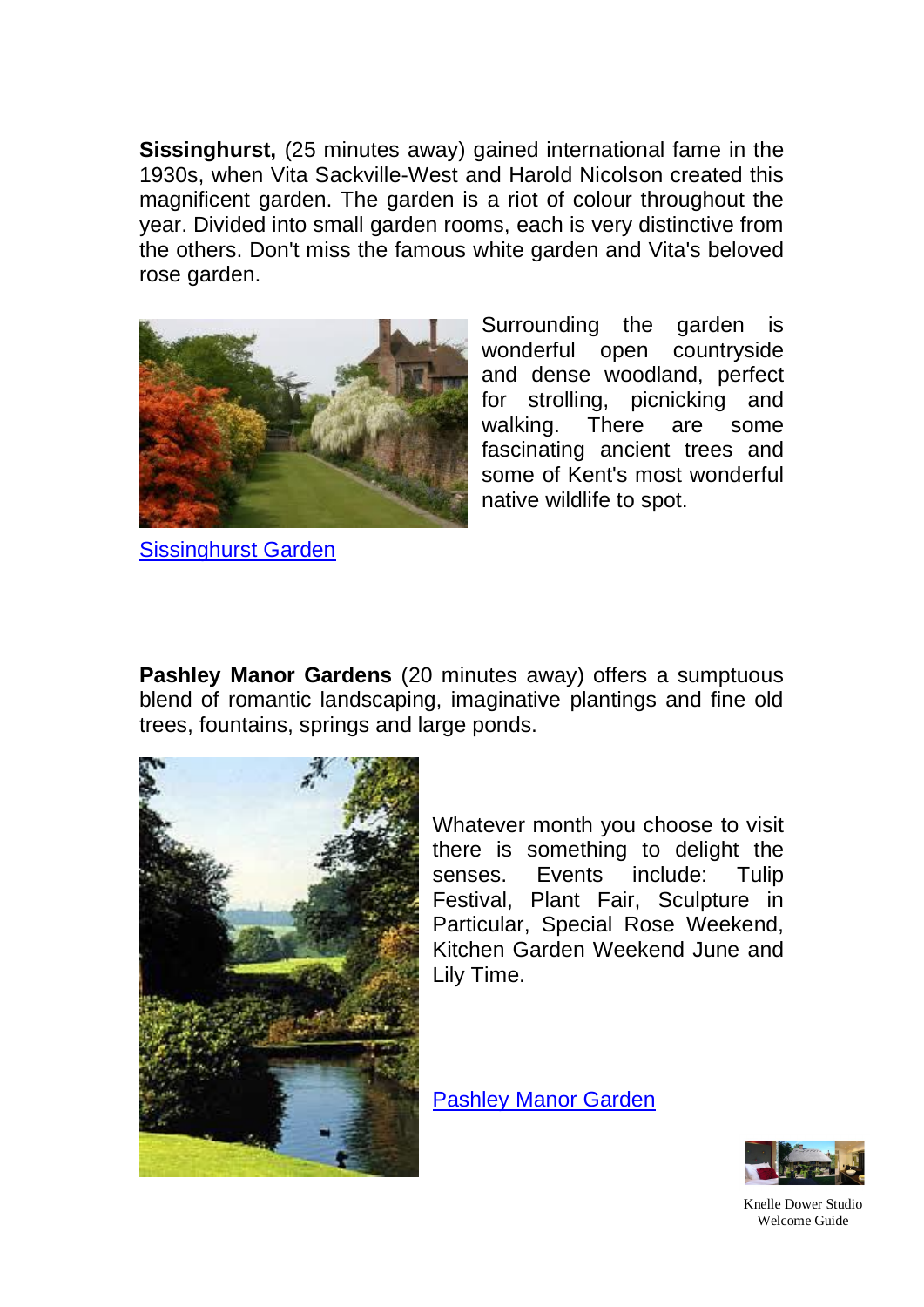# **Things to do and see locally**

# Further gardens

When we thought we had seen all the gardens around us, guests last year discovered Godinton House and Garden. What a gem, we loved the combination of visiting the stunning garden and a comprehensive tour of the house in one visit.

![](_page_12_Picture_3.jpeg)

![](_page_12_Picture_4.jpeg)

The scent of the rose garden in June is amazing, but our favourite is the Italian Garden with its beautiful symmetry.

A circular estate walk completes the day.

<http://godintonhouse.co.uk/>

[Hole Park Garden](http://www.holepark.com/) [Merriments Garden](http://www.merriments.co.uk/) [Herstmonceux Castle](http://www.herstmonceux-castle.com/) [Great Comp Garden](http://www.greatcompgarden.co.uk/) [Groombridge Place Garden](http://www.groombridge.co.uk/) [Hever Castle & Garden](http://www.hevercastle.co.uk/)

[https://www.greatbritishgardens.co.uk/england/category/gardens](https://www.greatbritishgardens.co.uk/england/category/gardens-to-visit-in-kent.html)[to-visit-in-kent.html](https://www.greatbritishgardens.co.uk/england/category/gardens-to-visit-in-kent.html)

![](_page_12_Picture_10.jpeg)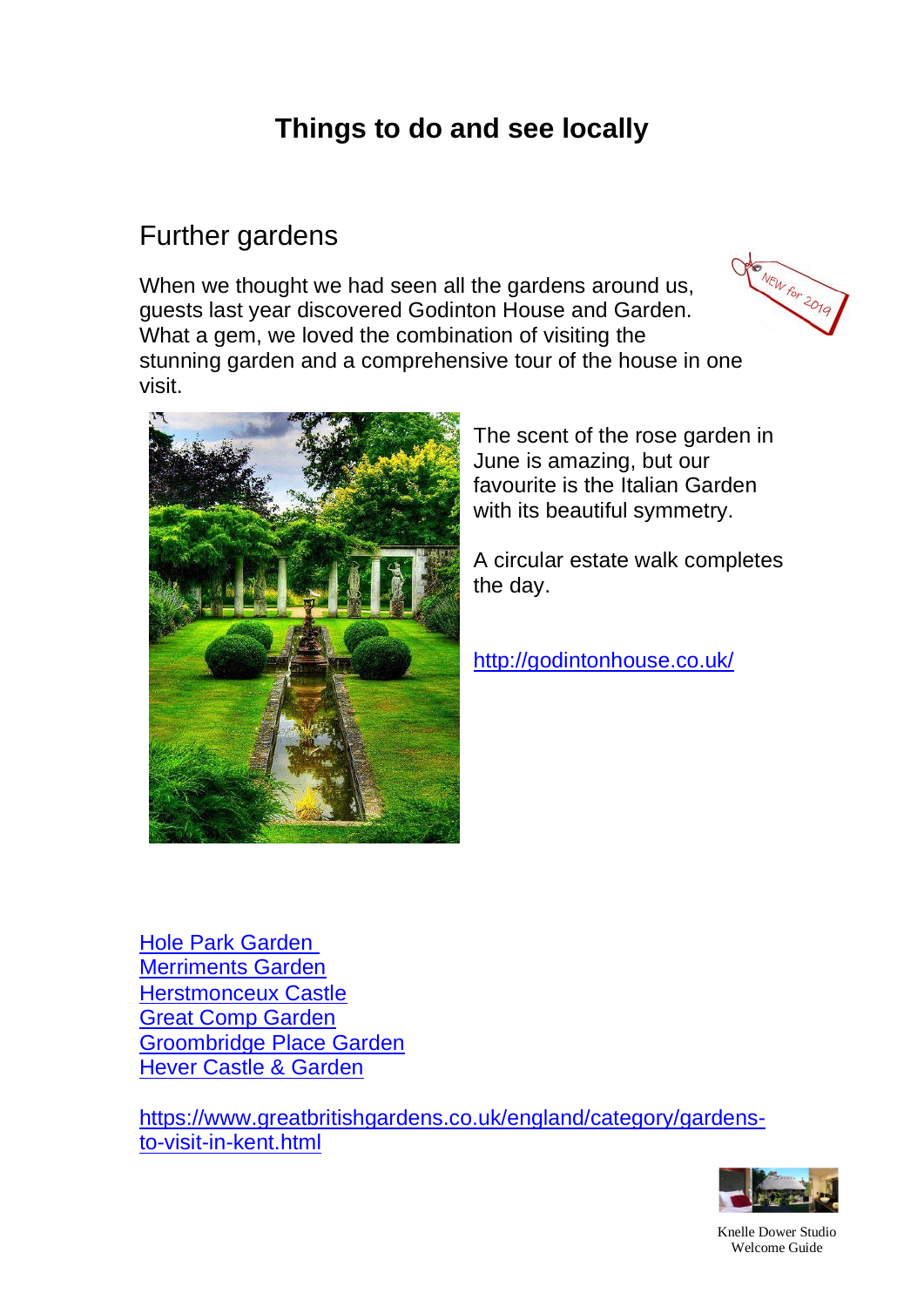# THE NATIONAL TRUST

We are fortunate to be surrounded by so many amazing National Properties that it is really difficult to include them all. Some of our favourites are Bodiam Castle, Smallhythe Place, Batemans, Scotney Castle and Chartwell. More details and others can be found on

[Bateman's](http://www.nationaltrust.org.uk/batemans) [Bodiam Castle](http://www.nationaltrust.org.uk/bodiamcastle) **[Chartwell](http://www.nationaltrust.org.uk/chartwell)** [Emmetts Garden](http://www.nationaltrust.org.uk/w-emmettsgarden) [Ightham Mote](http://www.nationaltrust.org.uk/ighthammote) **[Knole](http://www.nationaltrust.org.uk/knole)** [Scotney Castle](http://www.nationaltrust.org.uk/scotneycastle) [Sheffield Park Gardens](http://www.nationaltrust.org.uk/sheffieldpark/) [Sissinghurst](http://www.nationaltrust.org.uk/w-sissinghurstcastlegarden) Garden **[Sprivers](http://www.nationaltrust.org.uk/sprivers)** [Wakehurst Place](http://www.nationaltrust.org.uk/main/w-wakehurstplace)

[http://www.nationaltrust.org.uk](http://www.nationaltrust.org.uk/)

![](_page_13_Picture_4.jpeg)

If you love medieval castles, this is the area for you. From the mighty Dover castle to Battle Abbey, Pevensey Castle and Camber Castle you will find a castle that fascinates you. For more information visit

[http://www.english-heritage.org.uk](http://www.english-heritage.org.ik/)

[Battle Abbey \(site of Battle of](http://www.english-heritage.org.uk/battleabbey) Hastings) Downe House [\(Darwin's home\)](http://www.english-heritage.org.uk/downehouse) [Dover Castle and Tunnels](http://www.english-heritage.org.uk/dovercastle) [Lullingstone Roman Villa](http://www.english-heritage.org.uk/lullingstone) [Pevensey Castle](http://www.english-heritage.org.uk/pevenseycastle)

![](_page_13_Picture_8.jpeg)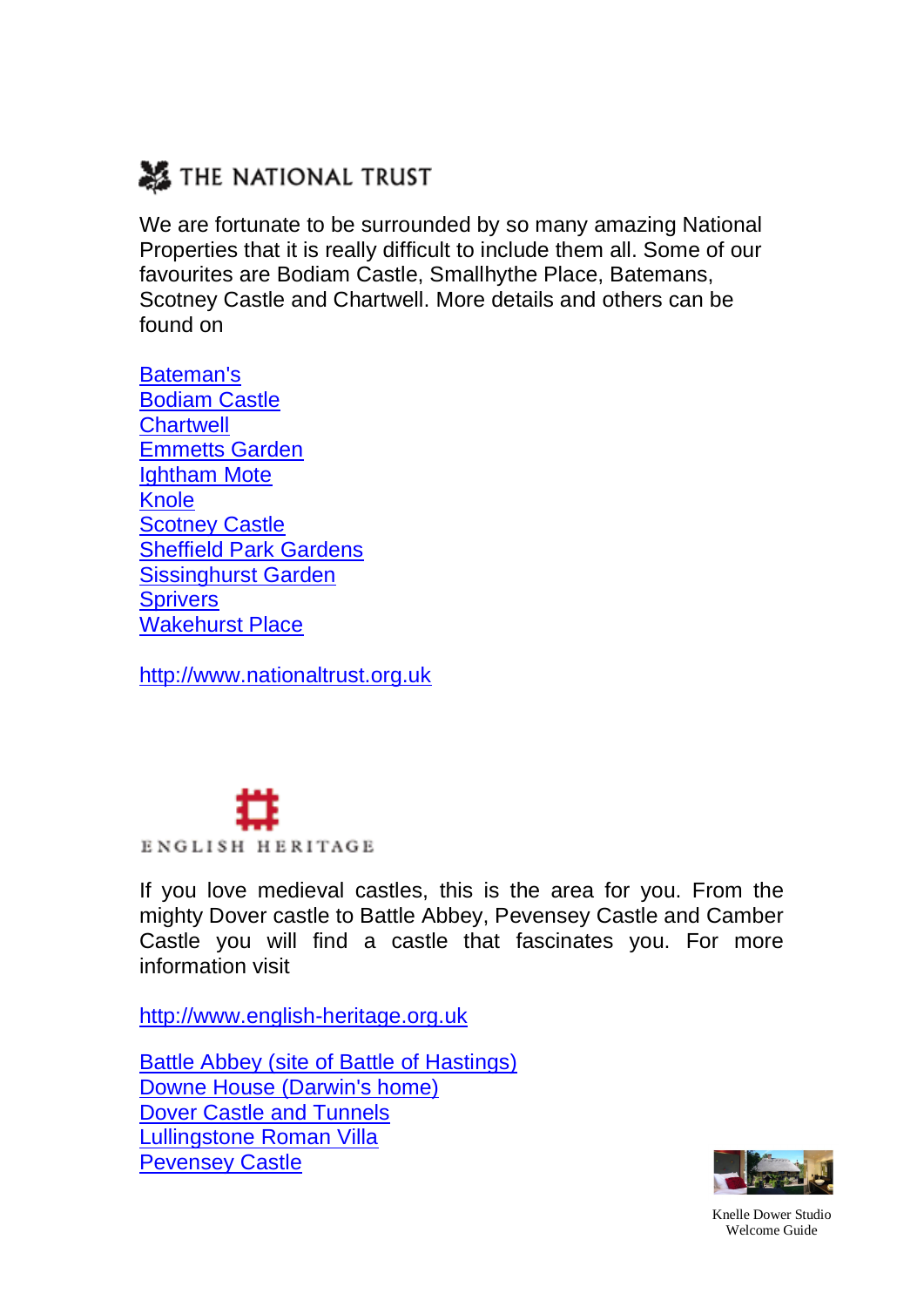# **Golf**

With no less than 10 gold courses in a 15-mile radius there bound to be one for you

[www.sedlescombegolfclub.co.uk](http://www.sedlescombegolfclub.co.uk/) [www.dalehill.co.uk](http://www.dalehill.co.uk/) [www.hawkhurstgolfclub.org.uk](http://www.hawkhurstgolfclub.org.uk/) [www.tenterdengolfclub.co.uk/](http://www.tenterdengolfclub.co.uk/) [www.londonbeachgolfclub.co.uk/](http://www.londonbeachgolfclub.co.uk/) [www.hemstedforest.co.uk](http://www.hemstedforest.co.uk/) <http://www.battlegolfclub.co.uk/> [www.ryegolfclub.co.uk](http://www.ryegolfclub.co.uk/) [www.lamberhurstgolfclub.com](http://www.lamberhurstgolfclub.co/) [www.charthills.co.uk](http://www.charthills.co.uk/)

# **Cycling**

# **Rother Rides**

A small family run E-bike tour company, just at the other end of the village offer several tours for both half and full days. There is no need for any specialist riding experience, just the ability to ride a normal bike. Oh, and if you are wondering whether you will be fit enough to take part on the tour, electric bikes iron out all of the hills for you, even the steep ones so everyone can take part.

<https://www.rotherrides.co.uk/index.html>

Bedgbury Forest is ideal for cycling, walking, riding, picnics, adventure play and Go Ape. Visit the world's finest conifer collection in the National Pinetum.

<https://bedgeburypinetum.org.uk/home/activities/cycling/>

**Sailing** at Bewl Water

<http://www.bewlwater.co.uk/>

![](_page_14_Picture_11.jpeg)

Knelle Dower Studio Welcome Guide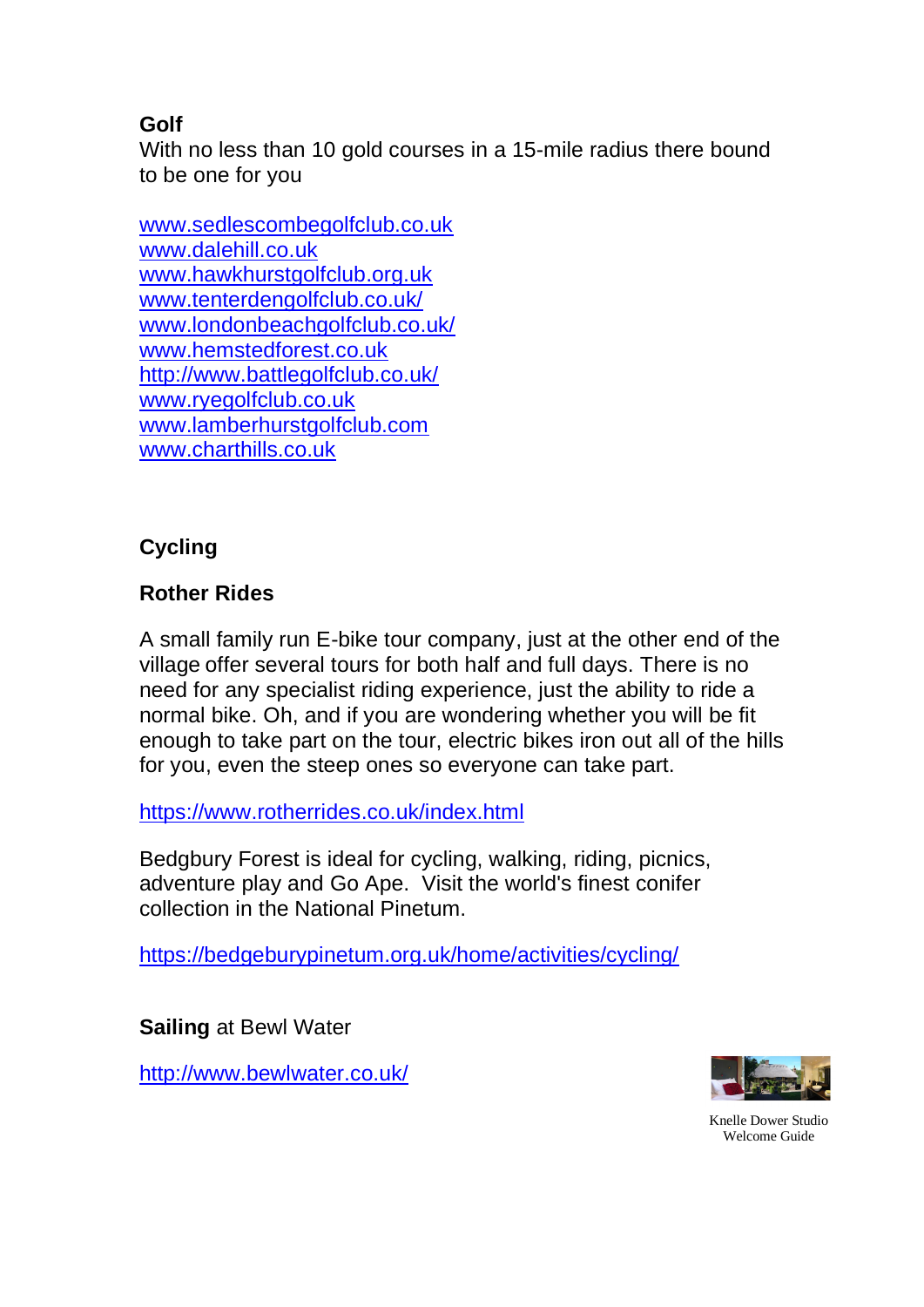# **Fishing**

[www.tenterden-trout-waters.co.uk](http://www.tenterden-trout-waters.co.uk/) [www.bewlwater.co.uk](http://www.bewlwater.co.uk/) [www.hastingsflyfishers.co.uk](http://www.hastingsflyfishers.co.uk/) [www.hartleylands.co.uk](http://www.hartleylands.co.uk/) [www.lovelacefishery.co.uk](http://www.lovelacefishery.co.uk/) <http://www.hawkhurstfishfarm.co.uk/>

## **Bird watching**

One of the most important conservation sites on the Sussex coast, Rye Harbour Nature Reserve has been recognised as a Site of Special Scientific Interest, a Special Protection Area for birds, a Special Area of Conservation under the EU Habitats Directive and a candidate Ramsar site that takes account of its importance as a wetland on an international scale.

<http://www.sussexwildlifetrust.org.uk/reserves/page00010.htm>

# **Walking**

Many of lour guests have enjoyed the local walk to Great Dixter and asked for more information on other walks around us. We have been busy walking and creating easy to follow walking guides for our favourites. Including a walk to Rye.

![](_page_15_Picture_7.jpeg)

# **Useful Links -Tourist Information**

[www.visitsoutheastengland.com](http://www.visitsoutheastengland.com/) [www.visitkent.co.uk](http://www.visitkent.co.uk/) [www.eastsussex.gov.uk/leisureandtourism](http://www.eastsussex.gov.uk/leisureandtourism) [www.visitsussex.org/](http://www.visitsussex.org/) [www.cranbrook.org](http://www.cranbrook.org/) [www.visit1066country.com](http://www.visit1066country.com/)

![](_page_15_Picture_10.jpeg)